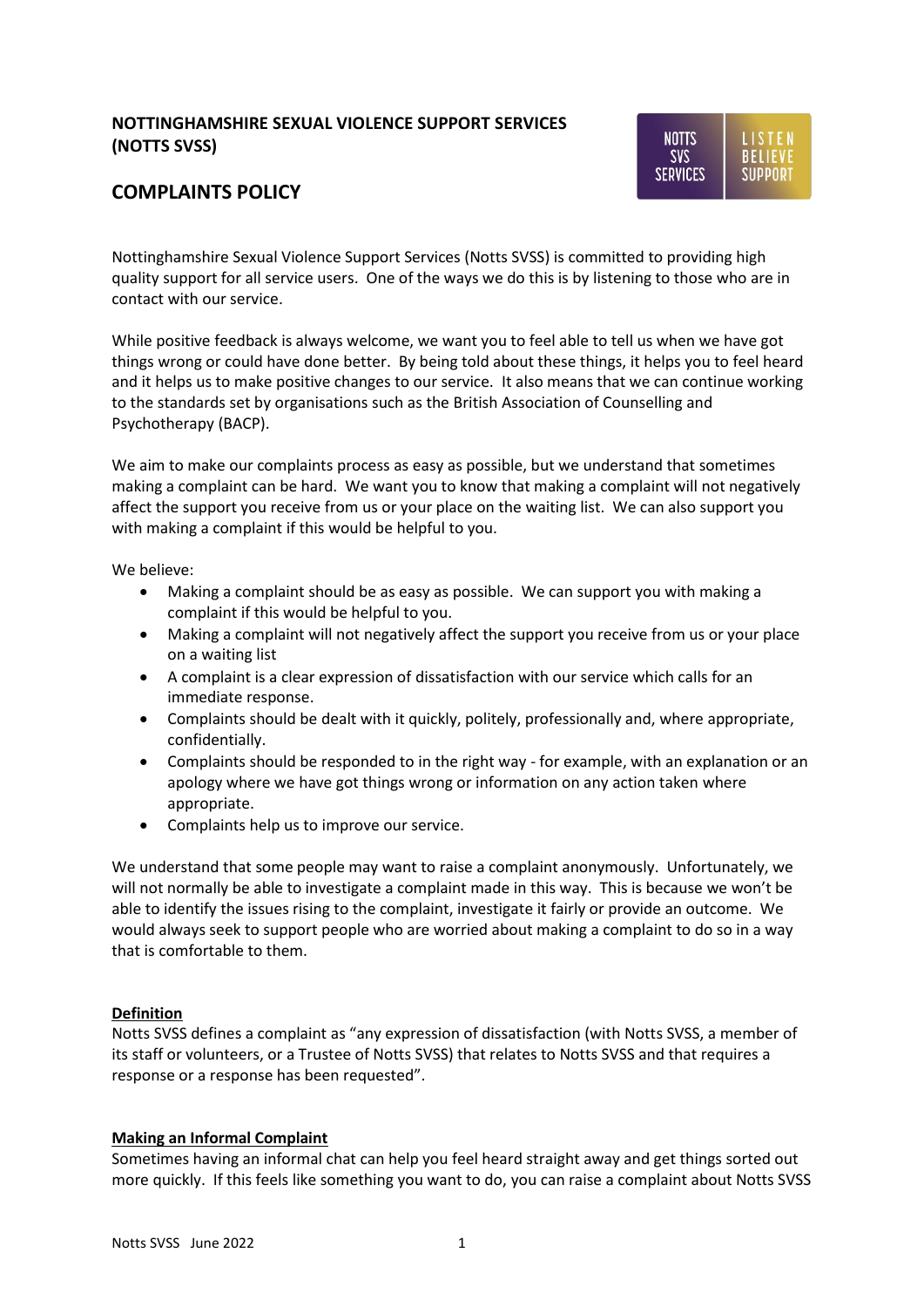informally. This can be useful, for example, if you think there might have been a genuine misunderstanding.

You can make an informal complaint by:

- Speaking to the staff member involved or the service manager and letting them know what has gone wrong. They should then look at how they can make things right.
- Raising an informal complaint through the helpline by phoning 0115 941 0440. They will then contact the member of staff or their manager (depending on your choice) who will then arrange to chat with you further about the issue.

There can be advantages of raising a complaint informally, such as:

- The process can happen more quickly
- It can stop a problem from developing into something that needs a more formal complaint
- You might feel it is less stressful to manage things this way.

If the informal process has not worked or you feel the situation cannot be resolved informally, you are welcome to raise a formal complaint and we are happy to support you in this.

You do not need to raise a complaint informally prior to making a formal complaint.

#### **Formal Complaints Procedure**

Stage 1

Our formal complaints process helps us to ensure that all complaints are handled fairly and consistently.

How to make a formal complaint:

- While there is no time limit on making a complaint it helps us to know early on where things have gone wrong. Please note that it might be more difficult for us to investigate it and find a resolution if the incident happened over six months ago.
- It is easier for us to deal with complaints that are given to us in writing. But we know that this is not always possible. Complaints can also be made to the helpline (0115 941 0440) by asking to raise a 'formal complaint.'

Written complaints should be addressed to the department you want to complain about. This can be either done by email t[o complaints@nottssvss.org.uk](mailto:complaints@nottssvss.org.uk) (and we will pass it onto the department manager) or by post to Notts SVS Services, 30 Chaucer Street, Nottingham, NG1 5LP. Our services are grouped into the following departments:

- o Counselling / Therapeutic Services
- o Helpline / Hub
- o ISVA Service / Survivors Support Service
- o Admin, Campaigns and Communications

It would help us if you put the department concerned in the subject line of the email. If you are not sure you can leave this blank and we will send it on to the department we think is best.

If the complaint relates to a department manager, then the complaint can be sent into the same email or postal address but for the attention of Novlet Holness, Chief Executive Officer (CEO)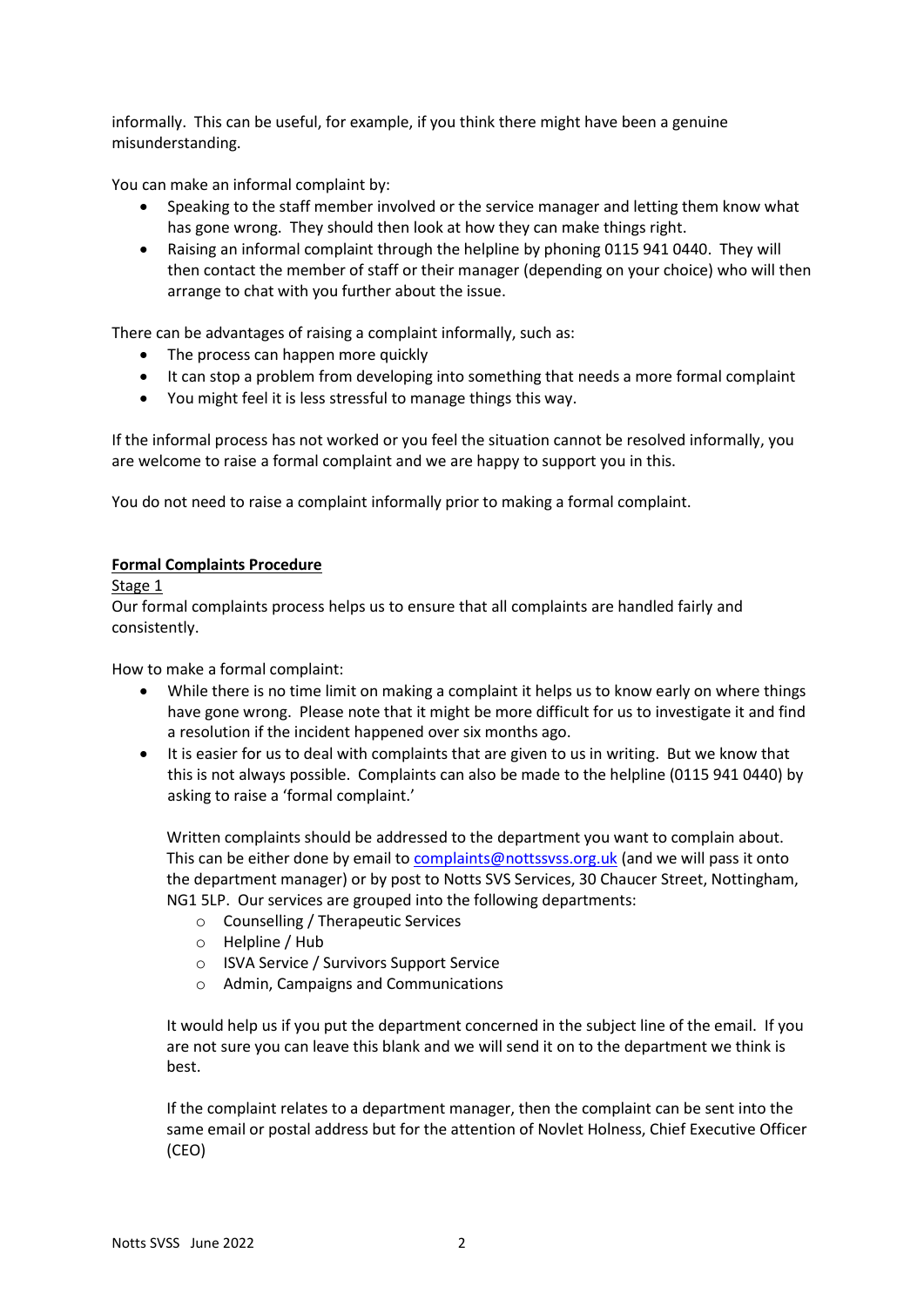• In your letter/telephone call, it would be helpful if you explain the problem as clearly and fully as possible, including any action taken to date. If you have already tried to raise the issue informally, it would help us to know this.

When we have received your complaint we will:

- Acknowledge the formal complaint in writing within 72 hours
- Undertake an investigation and respond within 10 working days. If for any reason we are not able to respond in this time, we will give you an update and let you know when we expect to send a full response.
- Deal reasonably and sensitively with the complaint
- Take action and follow up action as necessary

#### Stage 2

Grounds for stage 2 review If you:

- feel that your complaint has not been investigated fully
	- or the procedure has not been followed
	- or you have new information available that you feel should be considered as part of your complaint

then you can write to Novlet Holness, Notts SVSS's CEO and ask for your complaint and the response to be reviewed by the CEO and a Trustee. You can do this by email [\(complaints@nottssvss.org.uk\)](mailto:complaints@nottssvss.org.uk) or by post (Notts SVS Services, 30 Chaucer Street, Nottingham, NG1 5LP). You should set out the grounds for your request, which must come within one of the three grounds set out above. You can also ask for a review to be done via our helpline (0115 941 0440) giving the above information.

The CEO will let you know that she has got your request within two weeks of receipt. A full response will be sent within 28 days.

#### Final Stage

If you are still not satisfied with the final reply from Notts SVSS, then you have the option of writing to the Charity Commission at Charity Commission Direct, PO Box 1227, Liverpool, L69 3UG, stating the reason why you are dissatisfied with the outcome. All information on making complaints to the Charity Commission can be found on the Charity Commission's website [www.charity](http://www.charity-commission.gov.uk/)[commission.gov.uk](http://www.charity-commission.gov.uk/) in information Form CC47.

The Charity Commission will usually get back to you within 15 working days. This response might include the following:

- Acknowledgement of your complaint
- Information about the action they will take to investigate your complaint
- Details of when you can expect to hear the outcome of the investigation.

#### **Confidentiality**

In line with Notts SVSS's Confidentiality Policy all information will remain strictly confidential. However, in exceptional cases, the circumstances giving rise to the complaint might mean that we are not able to maintain complete confidentiality. Each complaint and the information in it will be judged on its own merit. If we need to break confidentiality, the situation will be explained to you before this is done.